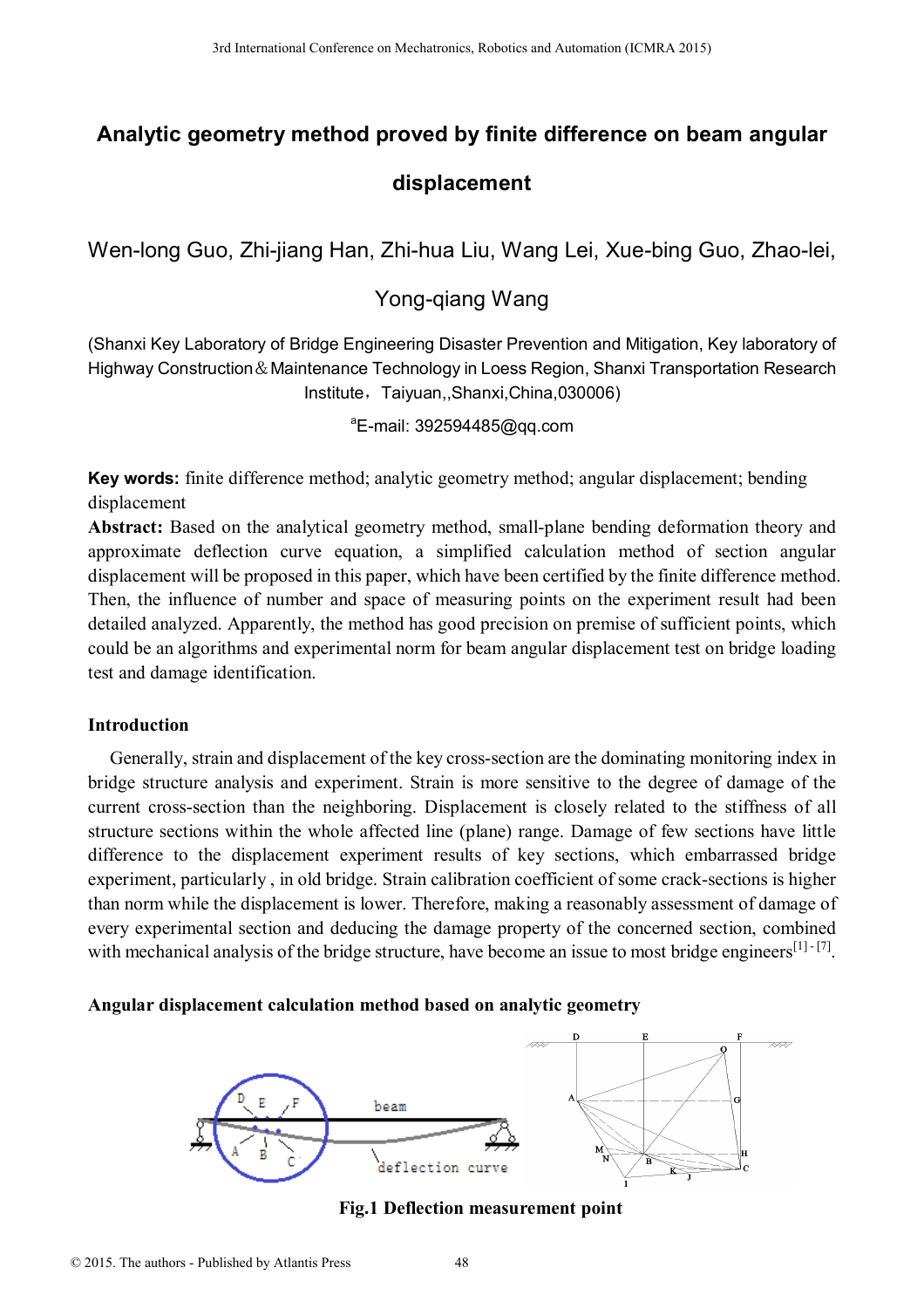Analytic Geometry, generally, as one of the most simple and scientific methods to interpret natural phenomena is used widely. As show in fig.1, a simplified beam bridge model deflected under load(force/moment), target unit DEF on the initial position while the centroid node E. A, B, C on the

corresponding deflection curve for the centroid O of  $ABC$  with vertical displacement value  $f_A$ ,  $f_B$ ,  $f_C$ 

respectively. Assuming that AI BJ CI tangent to deflection curve at A, B, C and DF // AG // NH // CK. Above all, we can derived that

 $f_A$  is length of DA,  $f_B$  is length of EB,  $f_C$  is length of FC.

So 
$$
\angle
$$
GAB $\approx \frac{BE - AD}{L} = \frac{f_B - f_A}{L}$   
 $\angle$ HBC $\approx \frac{CF - EB}{L} = \frac{f_C - f_B}{L}$  (1)

Where L is length of DE and EF.

And so 
$$
\theta_A = \angle \text{GAB} + \angle \text{BAI} = \frac{f_B - f_A}{L} + \frac{\angle AOC}{4}
$$
 (2)  

$$
\theta_B = \angle \text{HBJ} = \angle \text{HBC} + \angle \text{CBJ} = \angle \text{HBC} + \frac{\angle AOC}{4} = \frac{f_C - f_B}{L} + \frac{\angle AOC}{4}
$$
 (3)

Where  $\theta_A$ ,  $\theta_B$  is the angular displacement at node A and B of unit ABC.

$$
\therefore \angle \text{HBC} = \angle \text{MBN} = \angle \text{ABN} \cdot \angle \text{ABM}
$$
  
And  

$$
\therefore \angle \text{ABN} = \angle \text{GAB} = \frac{f_B - f_A}{L}
$$
  

$$
\therefore \angle \text{ABM} = \angle \text{BAC} + \angle \text{BCA}
$$
  
And  

$$
\therefore \angle \text{BAC} = \angle \text{BCA} = \frac{\angle \text{AOC}}{4}
$$
  

$$
\therefore \angle \text{ABM} = 2 \times \frac{\angle \text{AOC}}{4} = \frac{\angle \text{AOC}}{2}
$$
 (4)

$$
\therefore \angle \text{HBC} = \angle \text{ABN} \cdot \angle \text{ABM} = \frac{f_B - f_A}{L} \cdot \frac{\angle AOC}{2} \tag{5}
$$

From the Eq.  $(3)$  and  $(5)$ , we have

$$
\theta_B = \angle \text{HBC} + \angle \text{CBJ} = \angle \text{HBC} + \frac{\angle AOC}{4} = \frac{f_B - f_A}{L} - \frac{\angle AOC}{4} \tag{6}
$$

The average of the Eq. (3) and (6) can be obtained:

$$
\theta_B = \frac{1}{2} \left( \frac{f_C - f_B}{L} + \frac{\angle AOC}{4} + \frac{f_B - f_A}{L} - \frac{\angle AOC}{4} \right) = \frac{f_C - f_A}{2L}
$$
  
In the same way:  $\theta_C = \angle KCI = \angle BCI - \angle BCK = \frac{\angle AOC}{4} - \frac{f_C - f_B}{L}$  (7)

Where  $\theta_c$  is the angular displacement at node C of unit ABC.

For the average deflect angle calculation, we can use Eq.  $\theta_A$  and  $\theta_C$  for both endpoints, and use Eq. $\theta_B$  for the points among both endpoints. Because of the direction of the geometric method can not be considered generally, so it deserves much more attention in the calculation.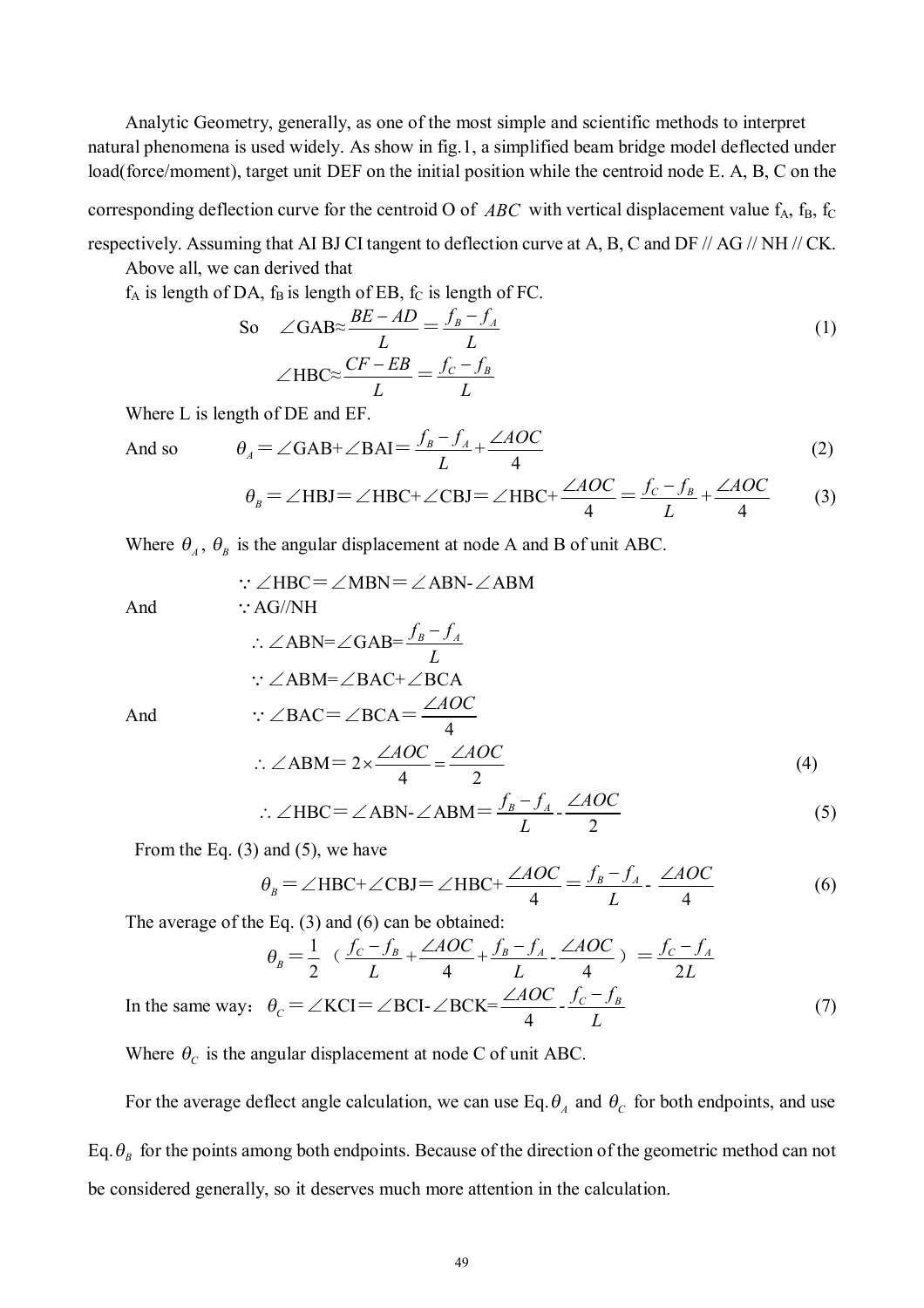#### **Angular displacement proved by finite difference method**

The beam in the case of symmetrical bending deformation rear beam axis with a smooth curve in the plane, which is the deflection curve  $[8]$ <sup>-[14]</sup>. Assuming that the beam deflection curve equation for deformation can be described as:  $y = f(x)$ , apparently, the displacement value near by the measuring point x can be expressed as:  $y = f(x + \Delta x)$ . The equation can be deployed with Taylor series as

$$
y = f(x + \Delta x) = f(x) + \Delta x \frac{df}{x} + \frac{\Delta x^2}{2!} \frac{d^2 f}{x^2} + \frac{\Delta x^3}{3!} \frac{d^3 f}{x^3} + \dots
$$
 (8)

$$
\therefore \theta = \frac{df}{x} = \frac{f(x + \Delta x) + f(x)}{\Delta x} + o(\Delta x), \text{ where } o(\Delta x) \text{ is a higher-order infinitesimal or}
$$

truncation error for  $\theta$ . When  $o(\Delta x)$  is sufficiently small, the angular displacement of the section is:

$$
\theta = \frac{df}{x} \approx \frac{f(x + \Delta x) - f(x)}{\Delta x}
$$
First-order forward difference  
\n
$$
\theta = \frac{df}{x} \approx \frac{f(x) - f(x - \Delta x)}{\Delta x}
$$
First-order backward difference  
\n
$$
\theta = \frac{df}{x} \approx \frac{f(x + \Delta x) - f(x - \Delta x)}{2\Delta x}
$$
First-order central difference [9]

If the distance of point can be seen as increasing step length of point position, the finite difference equation can be achieved by analytic geometry:

$$
\theta_B = \frac{f_C - f_A}{2L} = \frac{f(x + \Delta L) - f(x - \Delta L)}{2\Delta L} = \frac{f(x + \Delta x) - f(x - \Delta x)}{2\Delta x}
$$
(10)

Curvature of the cross-section is

$$
\frac{1}{\rho} = \frac{d^2 f}{x^2} \approx \frac{f(x + \Delta x) - 2f(x) + f(x - \Delta x)}{\Delta x^2}
$$
 Second-order difference (11)

It can be obtained from equation (11) by using the finite difference method for solving unit center angle:

$$
\theta_o = \frac{\Delta x}{\rho} = \frac{d^2 f}{x^2} \times \Delta x \approx \frac{f(x + \Delta x) - 2f(x) + f(x - \Delta x)}{\Delta x},
$$

Where in the Equation:

 $f(x)$ -The beam displacements were measured at the point x, unit: mm;

 $f(x + \Delta x)$  - The beam displacement at the point which is  $\Delta x$  far before the point x, unit: mm;

 $f(x - \Delta x)$ -The beam displacement at the point which is  $\Delta x$  far after the point x, unit: mm;

 $\Delta x$ -The level distance bettween two adjacent measuring point, unit: mm;

 $\theta$ <sub>o</sub> - unit center angle, unit: rad.

So 
$$
\angle AOC = \frac{2L}{\rho} = \frac{2(f(x + \Delta x) - 2f(x) + f(x - \Delta x))}{\Delta x}
$$
 (12)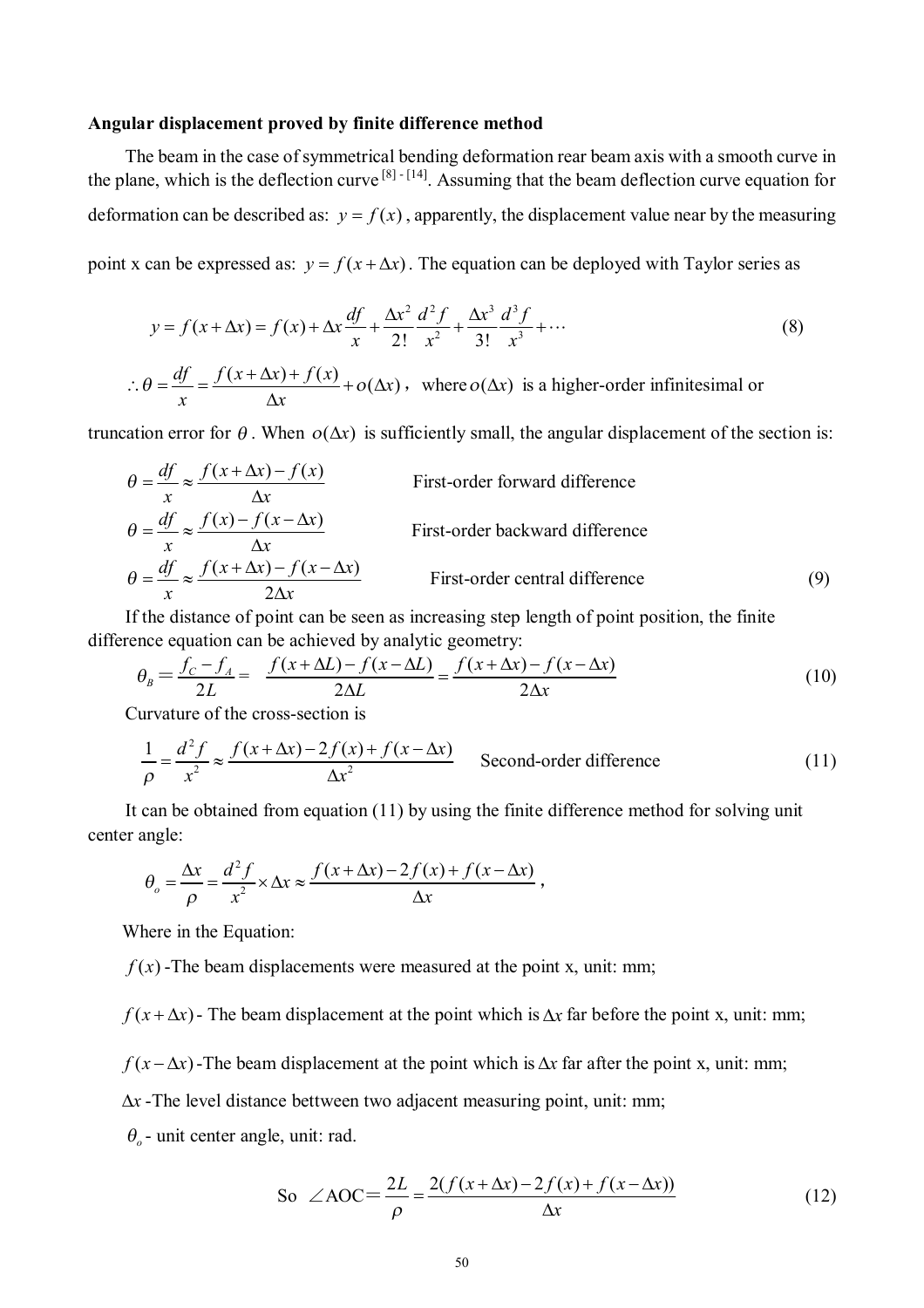Where  $\rho$  is the curvature radius of deflection curve of unit ABC.

So the angular displacement of unit ABC can be established by analytic geometry below

$$
\theta_A = \frac{f_B - f_A}{L} + \frac{\angle AOC}{4} = \frac{f_B - f_A}{L} + \frac{f_C - 2f_B + f_A}{2L}
$$
\n
$$
\theta_C = \frac{f_B - f_A}{L} - \frac{\angle AOC}{4} = \frac{f_B - f_A}{L} - \frac{f_C - 2f_B + f_A}{2L}
$$
\n(13)

#### **Example**

To verifying the influence and precision of the difference step-length on endpoint computation results, a pre-stressed concrete hollow-slab will exemplify the issue with concrete grade C50, elastic modulus  $E_c = 3.45 \times 10^4$ MPa, which span L=16m. In this paper, structure displacement value on dead load as the comparative index allowed for the dead load account for more than 60% in small and medium-span bridge. The division of units is 4, 8 and 16 universally. Finally, exact, finite difference and analytic geometry solution of slab displacement will be deployed to analyze the error margin of precision for angular displacement in different divisions respectively. As showing in the figure 2, 3 and table1:



**Fig.3 Hollow slab section** 

#### **Conclusion**

1. A simplified calculation method of bridge structural angular displacement have been presented and verified by finite difference method. The error-margin do meet the requirement of the accuracy of beam bridge loading experimental results.

2. The more measured point, the higher of the calculation accuracy of the beam angular displacement for each algorithm. As mentioned above, the maximum error margin is 19 ‰ when divided into 8 whereas 4 ‰ when 16 divisions.

3. Generally, analytic geometry and finite difference method applied universally in bridge structural field, but the former shared in both endpoints with a higher precision.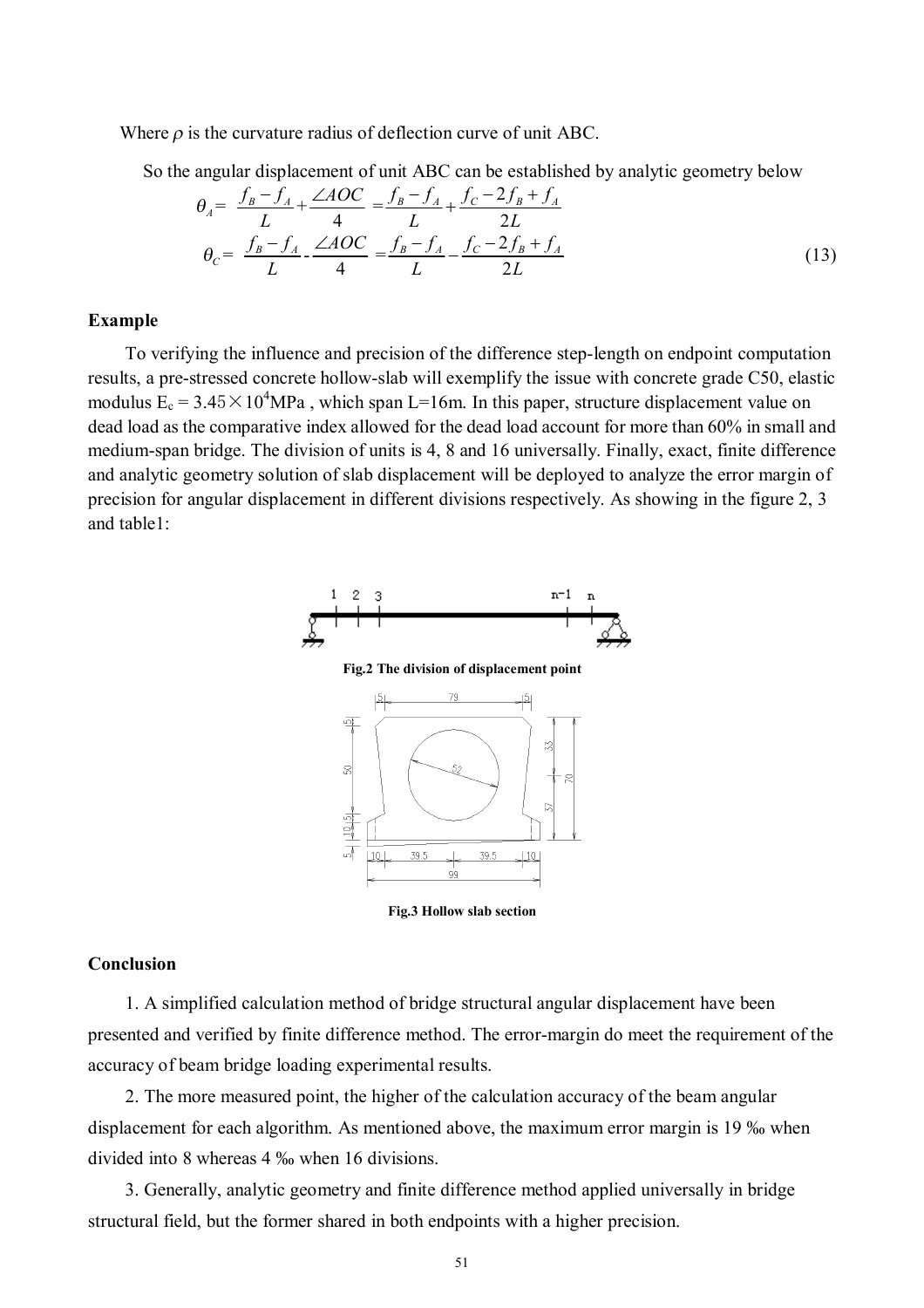#### **Acknowledgements**

This work was finally supported by the Transportation Construction Project(2013-1-06) sponsored by the Department of Transportation of Shanxi province, China.

#### **References**

- [1] Zhou Ma-sheng. Li Yi-qian. Xiang Zhi-hai et al. A Modified Extended Bayesian Method for Parameter Estimation[J]. Journal of Tsinghua University(Natural Science). 2007. 12(5): 546-552
- [2] Cui Jun. He Shuan-hai. Song Yi-fan e et al. Research on evaluation of reinforced concrete board structure based on crack feature [J]. China Journal of Highway and Transport. 2001, 14 (2): 58-60
- [3] Cui Fei. Yuan Wan-cheng. Shi Jia-jun. Damage Detection of Structures Based on Static Response[J]. Journal of Tongji University(Natural Science) .2000.28 (1): 5-8.
- [4] Zhang Qi-wei; Fan Li-chu. Damage Detection for Bridge Structures Based on Dynamic and Static Measurements [J]. Journal of Tongji University(Natural Science). 1998.26 (5): 526-531
- [5] Hajela P, Soeno F J. Recent developments in damage detection based on system identification methods [J].1990(2):1-10
- [6] M.R.Banan, M.R Banan and K.D. Hjelmstad. Parameter estimation of structures from static response, I. Computational aspects [J]. Journal of Structural Engineering.1994,V120(11):3243-3258
- [7] Liu xiao-yao, Liu hui. Damage detection of bridge[J]. Journal of Hefei university of technology(Natural Science).2001.24 $(3):327-331$ .
- [8] Xu Fan. A Method and Research for Bridge Deflection Measurement Base on Rotating Angle of Beam[D]. Chongqing Jiaotong University.2010;
- [9] Yuan Ji-xiong, Wang Zhan, Zhou Bin. et al. Investigation of experimental methods used in measuring steel beam-to-column joint rotation[J]. Journal of Building Structures.2009;
- [10] Han Jun jing, Cai yun, Wu Ling-ling, Chen Jing. Application of image processing based on DSP in the angle measurement[J]. Foreign Electronic Measurement Technology.
- [11] Feng Kang. Numerical calculation method<sup>[M]</sup>. National Defence Industry Press. 1978: 465-606;
- [12] Liu Qiong-tang. Mechanics of material[M]. China Machine Press. 2003: 126-140;
- [13] Yang Fei. The Cause & Analysis of the Displacement for Large Longitudinal Bridge Slab[J]. Shanxi science & technology of communications.  $2011.6(213):69-71$ ;
- [14] Shao Xu-dong. Bridge construction [M]. China Communications Press. 004,Version1:68-100。